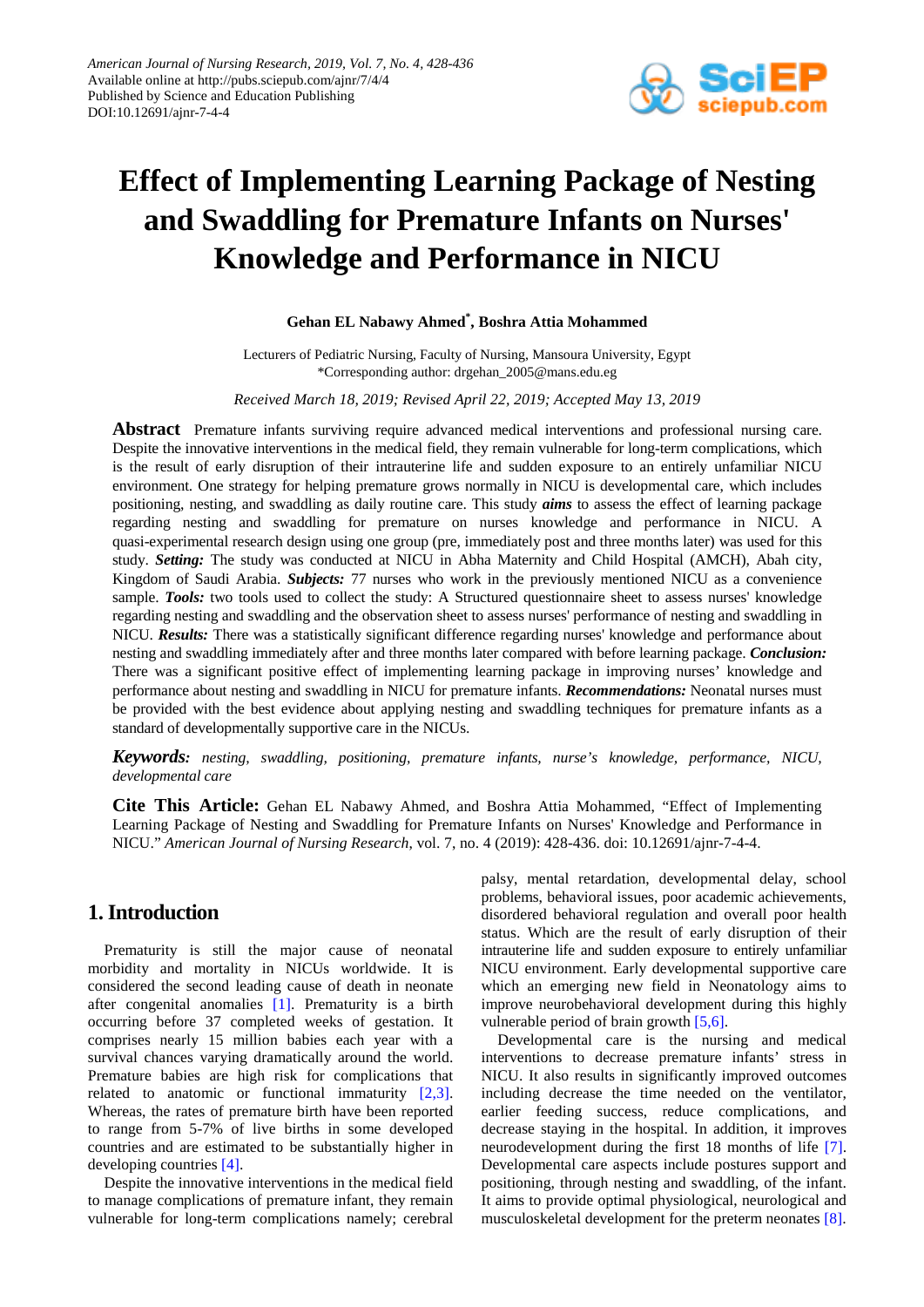Nesting technique is a nursing performance commonly used for premature infant as one of the developmental care. Nesting means the use of rolled-up sheets to form a 'nest' to provide physiological, behavioral and postural stability to the premature infants. Whereas, nesting is one key factor in maintaining a beneficial position for a premature infant through position hands together near face and feet together by using positioning aids to provide a safe snug and supportive nest [\[9\].](#page-7-6) Nesting assists change of sleep pattern from erratic disturbed spells to deep peaceful nights and promote comfort and sleep, thus, conserving energy and minimizing weight los[s \[10\].](#page-7-7)

Swaddling is wrapping an infant tightly with a blanket, pieces of cloth, or bands, to prevent free movement of their limbs. Swaddling is an ancient method used to keep the infants calm through simulating an intra-uterine environment and also improved self-regulation during handling. Certainly, the swaddled positioning provides flexion of the limbs and trunk and facilitates of midline skills. Also, it assists neonate's self-regulation and maximizes neonate's stability, preserves energy, growth, and promotes neurobehavioral organization [\[11\].](#page-7-8)

Nesting and swaddling as components of developmental care used to improve infant's sleep quality and decrease crying. Additionally, enhance heart rate, respiratory rate and oxygen saturation. Premature infants who receive developmental positioning through applying nesting technique by placing simple sheet rolls to provide supports and boundaries, they can feel something protective around them and stay in the hospital for less time in addition gain weight better  $[12,13]$ . Therefore many recent studies recommended that the importance of applying nesting technique for neonates in the NICUs as standard of developmentally supportive positioning care and provide a training program for neonatal nurses regarding the application of nesting and swaddling techniques for premature infants [\[9,14-20\].](#page-7-6)

#### **1.1. Significance of the Study**

Nurses comprise the greatest portion of the health-care system and they are responsible for the quality of care provided to everyone along his lifespan. Potter et. al, [\[21\]](#page-8-0) as cited in Nasr &Hassan [\[22\]](#page-8-1) stated that educating the clients is а role for nurses in all health care settings; the nurse is often the main source of information about health promotion that is why they have а very important role in the educational program [\[23,24\].](#page-8-2) Since pediatric nurses are the key members of the health team in NICU and play an important role to improve quality of care in NICU, therefore, neonatal intensive care nurse should be equipped with the recent evidence in newborn care and should be alert to provide developmental care in an NICU setting. Although nesting and swaddling have been subject to several reviews from the perspective of infant outcomes, there is comparatively little evidence of its impact on neonatal staff. Moreover, most of the nurses in the NIC are eager to learn about nesting and swaddling for premature. So, this study seeks to redress this issue and the findings of this study will add to the body of knowledge to use developmentally supportive positioning techniques in premature infants to facilitate their growth and development. Therefore, the current study aimed to

assess the effect of the learning package regarding nesting and swaddling for premature infants on nurses knowledge and performance in NICU.

#### **1.2. Aim of the Study**

The aim of this study was to assess the effect of learning package about nesting and swaddling for premature infants on nurses knowledge and performance in NICU. This aim can be achieved through:-

- 1. Assessment of nurses' knowledge and performance about nesting and swaddling for premature in NICU.
- 2. Developing and implementing a learning package on nurses' knowledge and performance about nesting and swaddling for premature in NICU.
- 3. Evaluating the effect of implementing a learning package on nurses' knowledge and performance about nesting and swaddling for premature in NICU.

#### **1.3. Operational Definitions**

Effect means a change produced by an action or cause, a result or an outcome. In this study, it refers to the extent to which learning package has achieved the desired effect on nurse' knowledge and performance about nesting and swaddling for premature in NICU.

Learning Package is a written material developed to teach a concept or skill, combined of multi-media. It consisted of related course objectives, content, learning experiences. In this study it refers to a booklet containing general and specific objectives, content (theoretical and practical) and various teaching methods and audiovisual materials.

Nesting means to create and settle into a warm and secure refuge (American Heritage Dictionary). In this study, it refers to the application of comfortable and secure boundary or an enclosure using a rolled blanket/towels or cot sheets around the immediate physical environment of the neonate.

Swaddling means wrapping an infant tightly with a blanket, pieces of cloth, or bands, to prevent free movement of their limbs.

#### **1.4. Research Hypotheses**

Implementing a learning package about nesting and swaddling for premature infants will improve nurses' knowledge and performance in NICU.

#### **1.5. Research Design**

A quasi-experimental research design using one group (pre, immediately post and three months later) was used for this study.

#### **1.6. Setting**

The study was conducted at Neonatal Intensive Care Unit (NICU) in Abha Maternity and Child Hospital (AMCH), Abah city, Kingdom of Saudi Arabia. This unit is internally classified into18 rooms which divided to three separate parts according to the severity of the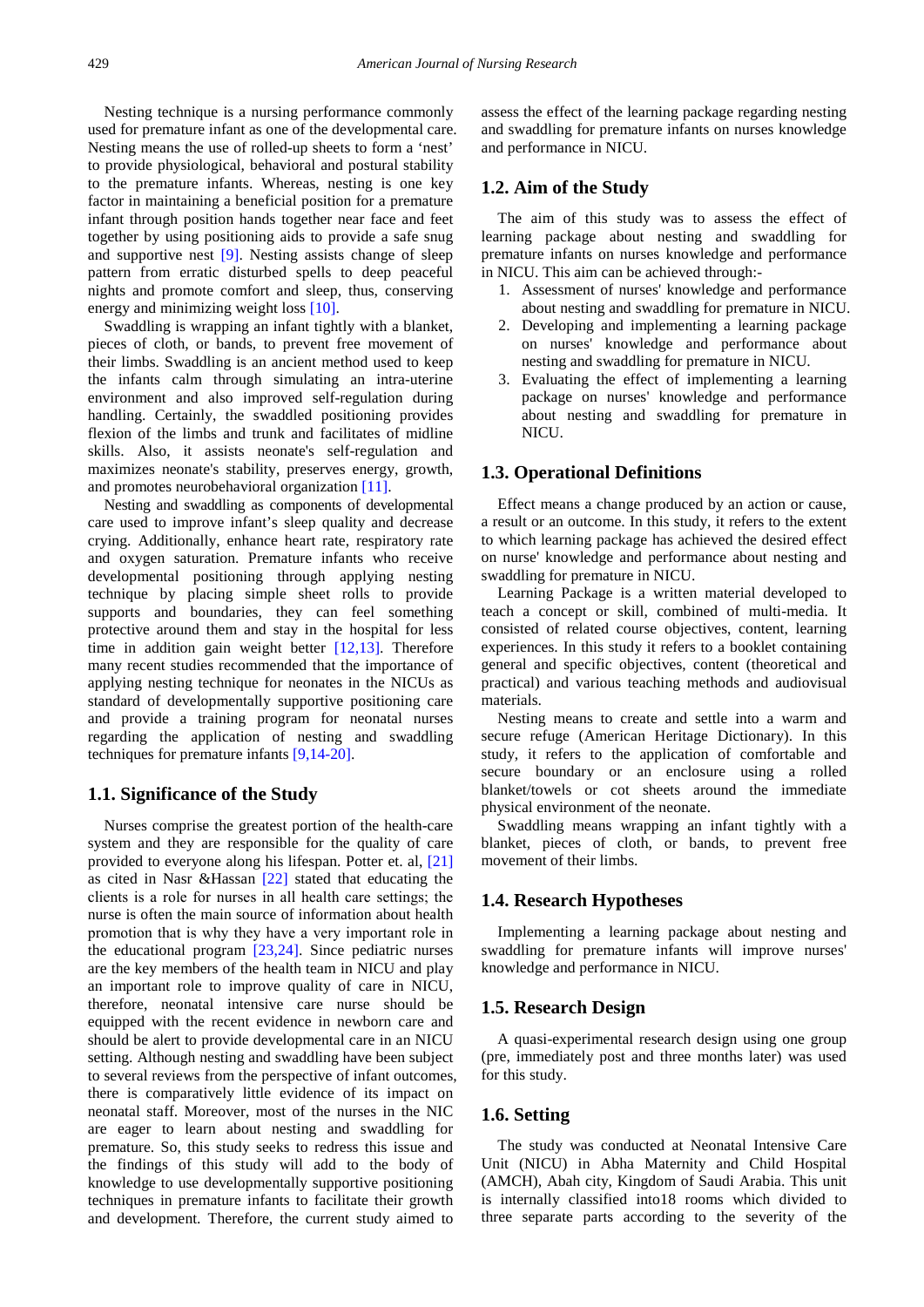admitted neonate into ordinary unit, intermediate care unit, and intensive care unit. It includes 51 incubators and the total number of the nursing staff was 85 nurses.

#### **1.7. Subjects**

A convenience sample composed of 77 nurses who are responsible for providing care for premature infants in the previously mentioned setting regardless their age, qualifications or years of experience and not attending other educational activities related to nesting and swaddling.

## **2. Tools of Data Collection**

Data were collected by using two tools (a structured questionnaire sheet & observational checklist sheet) which were developed by the researchers after reviewing related literature and previous studies relevant to the problem **[\[9,25,26\]](#page-7-6)**.

**Tool 1: A Structured Questionnaire Sheet** aims to assess nurses' knowledge regarding nesting and swaddling. It includes three parts:-

**Part I**: Characteristics of studied nurses including their age, educational level, experience years in NICU and if they attended any training program regarding nesting and swaddling.

Part II: It includes questions were in the form of multiple choice questions to assess nurses' knowledge regarding nesting and swaddling.

**Part III**: This part assesses the obstacles for performing nesting and swaddling for premature in NICU as reported by nurses.

#### **Tool 2: Observational checklist sheet:**

It was used to assess the actual nurses' performance regarding nesting and swaddling for premature infants in NICU.

#### **2.1. Scoring System**

The scoring of the nurses' answers structured questionnaire sheet to assess their level of knowledge was considered as poor if the percent score was  $( < 60\%)$ , average if the percent score was  $(60\% - < 75\%)$  and good if the percent score was  $(≥ 75%)$ . As regards to their performance regarding nesting and swaddling for premature infants in NICU was considered as competent if the percent score was  $(≥ 85%)$  and incompetent if  $(< 85\%$ ).

## **2.2. Data Collection Procedure**

#### **2.2.1. Ethical Considerations**

Prior to data collection, approval was obtained from the authorized directors the hospitals' administrative authorities of Abha Maternity and Child Hospital (AMCH) and Also the permission obtained from the head nurse of the NICU after the researcher explains the aims, process and expected outcomes of the study. Informed consent was obtained from the nurses after complete description of the study's aim and the process by the researcher to obtain their acceptance for participation. Nurses were informed

that their participation is voluntary and they have the right to withdraw from the study at any time without giving any reason and without any effect on their work. They were assured that all information collected would be kept confidential and these were to be used only for the research purpose. The rights, privacy and safety of the study sample were secured

#### **2.2.2. Validity and Reliability**

The tools for data collection were reviewed by a panel of five experts in the field of pediatric nursing and neonatal medicine to test its content validity. Minor modification was done on the tools. Tools reliability was done using Alpha Cronbach's coefficient test, the alpha reliability of tool 1 was ( $\alpha$  =0.83), while, reliability of tool 2 was ( $α = 0.90$ ).

#### **2.2.3. Pilot Study**

A pilot study was conducted on 10% of the study sample size in order to test the clarity, feasibility, viability and applicability of the tools, as well as to assess the time required to fulfill the tools and modifications were done accordingly.

Data collection process was done over a period of 6 months started from the beginning of November 2017 to the end of April 2018.

#### **2.3. Intervention: Done Through Three Phases**

#### **a. Assessment phase:**

This phase was started by interviewing the nurses at NICU. The researcher started by introducing herself to nurses and explains the aim of the study, process and the nurse's roles during the participation of the study. Then every nurse was subjected to the following:

Assessing their knowledge about nesting and swaddling. Responses to items of the interviewing questionnaire were filled by the researchers where every nurse was interviewed from 1-2 times for 20-30 minutes in each session in the morning depending upon her physical and mental readiness. Using (Tool 1- Part II)

Assessing the obstacles for performing nesting and swaddling for premature infants in NICU as reported by nurses. Using (Tool 1- Part III).

Observing the actual nurses' performance about nesting and swaddling for premature infants in NICU. Using (Tool 2). The observation of nurse's performance was done during the morning and afternoon shift.

#### **b. Implementation phase:**

The researchers designed the learning package based on the actual assessment of the nurses needs to achieve the following objectives: improve nurses' knowledge and performance regarding nesting and swaddling for preterm in NICU.

The contents of the learning package were given over 4 sessions, divided into two theoretical sessions and two practical.

According to the morning and afternoon shift's work schedule of the study nurses, the researcher divided them into small groups. Each group containing 6-8 nurses to facilitate group discussion.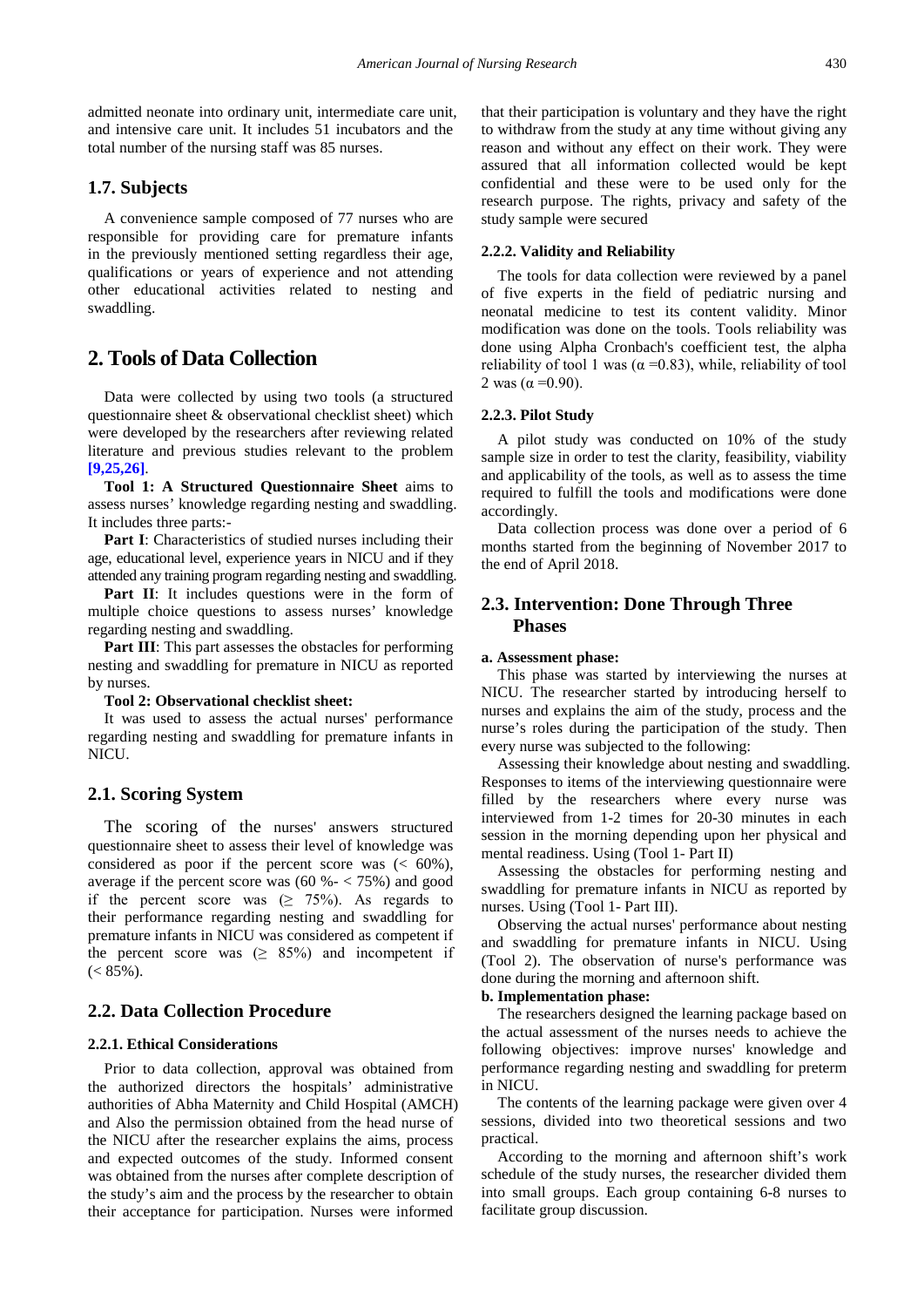The first two sessions covered all theoretical content emphasized on the definition of nesting and swaddling, the benefits of it, methods to overcome obstacles for performing nesting by using available resources and supplies in the NICU.

- The next two sessions concerned with the demonstration of accurate and correct technique of swaddling in addition to different techniques of nesting (prone, supine or side lying).
- The researchers demonstrated all clinical aspects of nesting and swaddling supportive care to every nurse individually. The researchers summarized each session and give feedback for the nurses at the end of it.
- Nurses' performance was evaluated immediately after implementation and three months later using Tool 2. The assessment of each nurse's performance took 25-35 minutes.
- Various teaching methods and audiovisual materials were used during the learning package such as lectures, group discussion, demonstration and redemonstration, poster, video film and power point presentation, as well as booklet were used as teaching media.

#### **c. Evaluation phase:**

The learning package was evaluated immediately and three months after the implementation using (Tool 1 – part II and Tool 2).

### **3. Statistical Analysis**

Statistical Package for the Social Sciences (SPSS) for version 19.0 was used for data analysis. The data were revised, coded, tabulated, and presented using descriptive statistics in the form of frequencies and percentage for qualitative variables, and means and standard deviations for quantitative variables. The following statistical measures were used: Chi square and repeated measure ANOVA tests were used for test of significance. The results were accepted to be statistically significant for  $p < 0.05$ .

## **4. Results**

[Table 1](#page-3-0) revealed that the mean age of studied nurses was  $28.9 \pm 3.3$ . Regarding nurses' level of education, most of the nurses (93.5%) had a bachelor degree in nursing science while only 6% had a diploma in nursing. Near half of the nurses (48.1%) having from 5 to less than 10 years of experience. While, less than one third (27.3%) of them having less than 5 years of experience with mean years of experience 7.5  $\pm$  2.5. As regards nurses' attainment of previous training courses, 83.1% did not attend any program or courses regarding nesting and swaddling for premature infants.

[Table 2](#page-3-1) illustrated that there were statistically significant differences regarding nurses' knowledge about nesting and swaddling through phases of the learning package.

**Table 1. Percentage Distribution of Nurses according to their Characteristics**

<span id="page-3-0"></span>

| $No. = 77$                                                                          |                |               |  |
|-------------------------------------------------------------------------------------|----------------|---------------|--|
| Characteristics of nurses                                                           | Frequency      | $\frac{0}{0}$ |  |
| Age in years                                                                        |                |               |  |
| • 20 – $< 25$ Y                                                                     | 15             | 19.5          |  |
| $25 - < 30$ Y                                                                       | 36             | 46.7          |  |
| • 30 - < 35 Y                                                                       | 19             | 24.7          |  |
| $\bullet$ 35 + Y                                                                    | 7              | 9.1           |  |
| $X + SD$                                                                            | $28.9 \pm 3.3$ |               |  |
| Level of education:                                                                 |                |               |  |
| • Bachelor of nursing                                                               | 72             | 93.5          |  |
| • Nursing Diploma                                                                   | 5              | 6.5           |  |
| Years of experience in the NICU:                                                    |                |               |  |
| $\bullet$ < 5 Y                                                                     | 21             | 27.3          |  |
| • $5 - < 10$ Y                                                                      | 37             | 48.1          |  |
| • 10 - < 15 Y                                                                       | 17             | 22.1          |  |
| $• 15 + Y$                                                                          | $\mathfrak{D}$ | 2.5           |  |
| $X + SD$                                                                            | $7.5 + 2.5$    |               |  |
| Attendance of training courses about nesting<br>and swaddling for premature babies: |                |               |  |
| • yes                                                                               | 13             | 16.9          |  |
| $\cdot$ No                                                                          | 64             | 83.1          |  |

**Table 2. Nurses' Knowledge about Nesting and Swaddling through Phases of Learning Package (n=77)**

<span id="page-3-1"></span>

| <b>Items</b>                                              |                | <b>Before learning package</b>                   |                                                                             | <b>Immediately after learning package</b> | 3 months after learning package |          |            |  |  |  |  |
|-----------------------------------------------------------|----------------|--------------------------------------------------|-----------------------------------------------------------------------------|-------------------------------------------|---------------------------------|----------|------------|--|--|--|--|
| $\frac{0}{0}$<br>No.                                      |                | No.                                              | $\frac{0}{0}$                                                               | No.                                       | $\frac{0}{0}$                   | P- value |            |  |  |  |  |
| Definition / meaning of nesting and swaddling:            |                |                                                  |                                                                             |                                           |                                 |          |            |  |  |  |  |
| Poor                                                      | 64             | 83.1                                             | $\tau$                                                                      | 9.1                                       | 9                               | 11.7     |            |  |  |  |  |
| Average                                                   | 7              | 9.1                                              | 11                                                                          | 14.3                                      | 13                              | 16.9     | $<0.001**$ |  |  |  |  |
| Good                                                      | 6              | 7.8                                              | 59                                                                          | 76.6                                      | 55                              | 71.4     |            |  |  |  |  |
| Basis for performing nesting and swaddling for premature: |                |                                                  |                                                                             |                                           |                                 |          |            |  |  |  |  |
| Poor                                                      | 72             | 93.5                                             | 11                                                                          | 14.3                                      | 13                              | 16.9     |            |  |  |  |  |
| Average                                                   | $\overline{c}$ | 2.6                                              | 13                                                                          | 16.9                                      | 9                               | 11.7     | $<0.001**$ |  |  |  |  |
| Good                                                      | 3              | 3.9                                              | 53                                                                          | 68.8                                      | 55                              | 71.4     |            |  |  |  |  |
|                                                           |                |                                                  | Similarity between nesting and swaddling with other supportive procedures : |                                           |                                 |          |            |  |  |  |  |
| Poor                                                      | 74             | 96.1                                             | 6                                                                           | 7.8                                       | $\tau$                          | 9.1      |            |  |  |  |  |
| Average                                                   | $\overline{c}$ | 2.6                                              | 10                                                                          | 13.0                                      | 10                              | 13.0     | $<0.001**$ |  |  |  |  |
| Good                                                      |                | 1.3                                              | 61                                                                          | 79.2                                      | 60                              | 77.9     |            |  |  |  |  |
|                                                           |                | Benefits of nesting and swaddling for premature: |                                                                             |                                           |                                 |          |            |  |  |  |  |
| Poor                                                      | 69             | 89.6                                             | 4                                                                           | 5.2                                       | $\tau$                          | 9.1      |            |  |  |  |  |
| Average                                                   | 5              | 6.5                                              | 9                                                                           | 11.7                                      | 16                              | 20.8     | $<0.001**$ |  |  |  |  |
| Good                                                      | 3              | 3.9                                              | 64                                                                          | 83.1                                      | 54                              | 70.1     |            |  |  |  |  |

Chi square test for comparing between before, immediately, and 3 months after the learning package \*Statistically significant at  $p \le 0.05$ .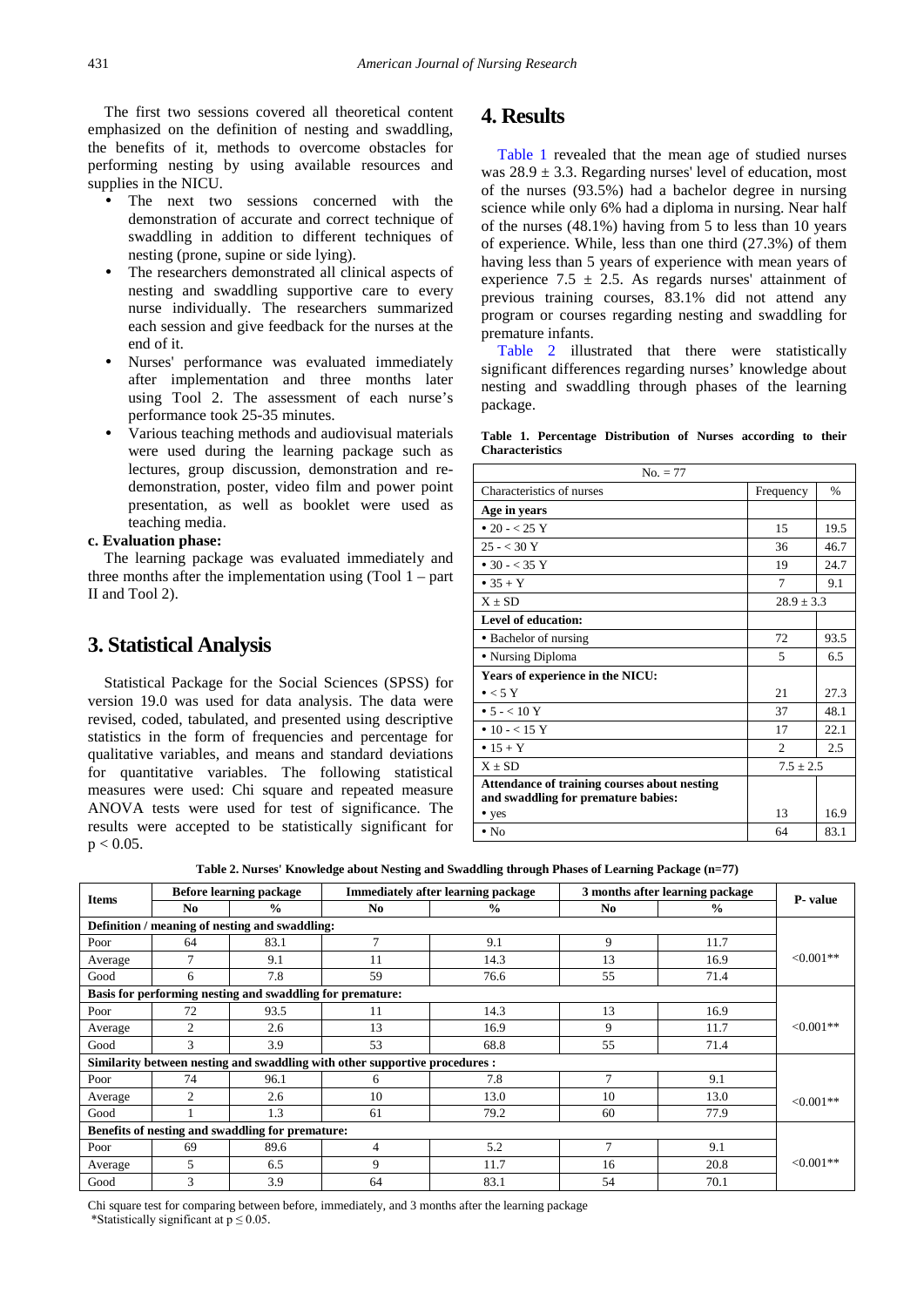

**Figure 1.** Percentage of obstacles for performing Nesting and Swaddling for premature infant as reported by NIC nurses

In relation to the meaning of nesting and swaddling, there was only 7.8 % of them have good before the application of learning package compared to 76.6% and 71.4% immediately and 3 months after learning package application ( $p = < 0.001$ ). As regard level of nurses' knowledge related to the basis for performing nesting and swaddling to premature was only 1.3% of them have good before the application of learning package compared to 68.8% and 71.4 immediately and 3 months after learning package application ( $p = 0.001$ ). Concerning the similarity between nesting and swaddling other supportive procedures, this table indicated that 3.9% of nurses had good level before the application of learning package compared to 79.2% and 77.9% immediately and 3 months after learning package application ( $p = < 0.001$ ). Regarding the benefits of nesting and swaddling for premature infants, the result revealed that 3.9% of them have good level before the application of learning package while 83.1% and 70.1% have good level immediately and 3 months after learning package application (p=<0.001).

Concerning the obstacles for performing nesting and swaddling for premature as reported by nurses, this figure illustrated that about two-thirds of nurses (63.6%) stated that lack of knowledge about its benefits to the premature infants as an obstacle for applying nesting and swaddling. Moreover, 35.1% of them mentioned that the shortage of staff and heavy workloads are the obstacle of nesting and swaddling care for premature infants. While the minority (7.4%) of them reported that nesting and swaddling measures are efforts without reward.

<span id="page-4-0"></span>

|                                                                                                                                                         |                | <b>Before learning package</b> |                |               |                | <b>Immediately after</b><br>learning package |                |      |      | 3 months after learning<br>package |                |               |             |
|---------------------------------------------------------------------------------------------------------------------------------------------------------|----------------|--------------------------------|----------------|---------------|----------------|----------------------------------------------|----------------|------|------|------------------------------------|----------------|---------------|-------------|
| <b>Items</b>                                                                                                                                            | Done           |                                | Not done       |               | Done           |                                              | Not done       |      | Done |                                    | Not done       |               | P           |
|                                                                                                                                                         | N <sub>0</sub> | $\frac{0}{0}$                  | N <sub>o</sub> | $\frac{0}{0}$ | N <sub>o</sub> | $\frac{0}{0}$                                | N <sub>o</sub> | $\%$ | No   | $\frac{0}{0}$                      | N <sub>o</sub> | $\frac{0}{0}$ |             |
| <b>Nesting procedure -Prone</b>                                                                                                                         |                |                                |                |               |                |                                              |                |      |      |                                    |                |               |             |
| <b>Prepare the equipment</b> (Appropriate Size)<br>Bunting, Cloth diapers and/or T-shirts,                                                              | 3              | 3.9                            | 74             | 96.1          | 68             | 88.3                                         | 9              | 11.7 | 67   | 87.0                               | 10             | 13.0          | $< 0.001**$ |
| Boundary rolls)<br>Make an appropriate size linen support for<br>the baby's trunk                                                                       | 5              | 6.5                            | 72             | 93.5          | 75             | 97.4                                         | 2              | 2.6  | 73   | 94.8                               | $\overline{4}$ | 5.2           | $< 0.001**$ |
| Place the linen support in the middle third of<br>the bunting vertically                                                                                | $\overline{c}$ | 2.6                            | 75             | 97.4          | 67             | 87.0                                         | 10             | 13.0 | 65   | 84.4                               | 12             | 15.6          | $0.02*$     |
| Place the baby deep into the "pocket" of the<br>bunting                                                                                                 | 4              | 5.2                            | 73             | 94.8          | 68             | 88.3                                         | 9              | 11.7 | 69   | 89.6                               | 8              | 10.4          | $< 0.001**$ |
| Allow the shoulders to fall forward and the<br>arms to "hang" somewhat                                                                                  | 6              | 7.8                            | 71             | 92.2          | 69             | 89.6                                         | 8              | 10.4 | 67   | 87.0                               | 10             | 13.0          | $< 0.001**$ |
| Place straps and use boundaries inside or<br>outside the bunting                                                                                        |                | 1.3                            | 76             | 98.7          | 64             | 83.1                                         | 13             | 16.9 | 61   | 79.2                               | 16             | 20.8          | $0.03*$     |
| <b>Nesting procedure –Supine or Side Lying</b>                                                                                                          |                |                                |                |               |                |                                              |                |      |      |                                    |                |               |             |
| <b>Prepare the equipment</b> (Appropriate size<br>bunting Cloth diapers and/or t-shirts to make<br>supports for the shoulders, Boundary<br>rolls/bumper | 3              | 3.9                            | 74             | 96.1          | 68             | 88.3                                         | 9              | 11.7 | 67   | 87.0                               | 10             | 13.0          | $<0.001**$  |
| Position baby deep in the bunting pocket<br>with the hips and knees flexed                                                                              | 4              | 5.2                            | 73             | 94.8          | 68             | 88.3                                         | 9              | 11.7 | 69   | 89.6                               | 8              | 10.4          | $< 0.001**$ |
| Position the linen rolls to provide support<br>behind the shoulders                                                                                     | 6              | 7.8                            | 71             | 92.2          | 69             | 89.6                                         | 8              | 10.4 | 67   | 87.0                               | 10             | 13.0          | $< 0.001**$ |
| Strap the baby in and use boundary<br>rolls/bumpers as needed                                                                                           | $\mathfrak{2}$ | 2.6                            | 75             | 97.4          | 67             | 87.0                                         | 10             | 13.0 | 65   | 84.4                               | 12             | 15.6          | $0.02*$     |

**Table 3. Nurses' Performance of Nesting for Premature through Phases of Learning Package (n=77)**

Chi square test for comparing between before, immediately, and 3 months after the learning package

\*: Statistically significant at  $p \le 0.05$ .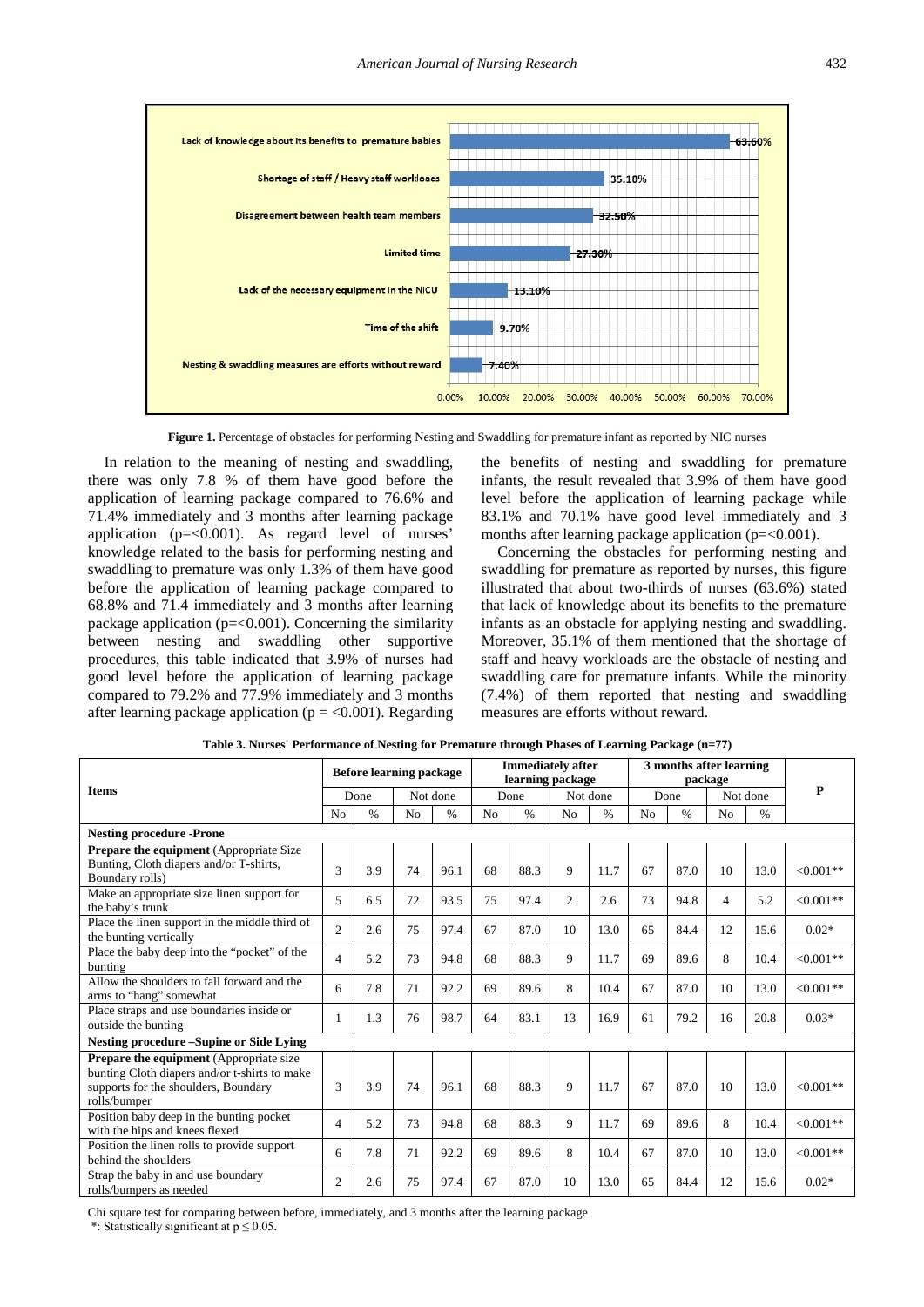[Table 3](#page-4-0) clarifies that there was a highly statistically significant difference between nurses' performance of nesting for premature infants before, immediately and 3 months after application of learning package as revealed by (P<0.001). This means that there is improvement in nurses' performance regarding nesting, either making a nest prone or a nest supine or side lying, post application of learning package compared with pre-learning package.

**Table 4. Nurses' Performance of Swaddling for Premature through Phases of Learning Package (n=77)**

<span id="page-5-0"></span>

| <b>Items</b>                                                                                                                                                                     |                | <b>Before learning package</b> |                |          |                | <b>Immediately learning</b><br>package |                |          |                | 3 months after learning<br>package |                |          |            |
|----------------------------------------------------------------------------------------------------------------------------------------------------------------------------------|----------------|--------------------------------|----------------|----------|----------------|----------------------------------------|----------------|----------|----------------|------------------------------------|----------------|----------|------------|
|                                                                                                                                                                                  |                | Done                           |                | Not done |                | Done                                   |                | Not done |                | Done                               |                | Not done | P          |
|                                                                                                                                                                                  | N <sub>o</sub> | $\frac{0}{0}$                  | N <sub>o</sub> | $\%$     | N <sub>o</sub> | $\frac{0}{0}$                          | N <sub>o</sub> | $\%$     | N <sub>0</sub> | $\frac{0}{0}$                      | N <sub>o</sub> | $\%$     |            |
| To swaddle, spread the blanket out flat, with<br>one corner folded down.                                                                                                         | 10             | 13.0                           | 67             | 87.0     | 71             | 92.2                                   | 6              | 7.8      | 72             | 93.5                               | 5              | 6.5      | $<0.001**$ |
| Lay the baby face-up on the blanket, with her<br>head above the folded corner.                                                                                                   | 11             | 14.3                           | 66             | 85.7     | 72             | 93.5                                   | 5              | 6.5      | 73             | 94.8                               | $\overline{4}$ | 5.2      | $<0.001**$ |
| Straighten her left arm, and wrap the left<br>corner of the blanket over her body and tuck<br>it between her right arm and the right side of<br>her body.                        | 4              | 5.2                            | 73             | 94.8     | 68             | 88.3                                   | 9              | 11.7     | 69             | 89.6                               | 8              | 10.4     | $<0.001**$ |
| Then tuck the right arm down, and fold the<br>right corner of the blanket over her body and<br>under her left side.                                                              | 3              | 3.9                            | 74             | 96.1     | 68             | 88.3                                   | 9              | 11.7     | 67             | 87.0                               | 10             | 13.0     | $<0.001**$ |
| Fold or twist the bottom of the blanket<br>loosely and tuck it under one side of the<br>baby.                                                                                    | 5              | 6.5                            | 72             | 93.5     | 75             | 97.4                                   | $\overline{c}$ | 2.6      | 73             | 94.8                               | $\overline{4}$ | 5.2      | $<0.001**$ |
| Make sure her hips can move and that the<br>blanket is not too tight. "You want to be able<br>to get at least two or three fingers between<br>the baby's chest and the swaddle". | $\tau$         | 9.1                            | 70             | 90.9     | 76             | 98.7                                   |                | 1.3      | 69             | 89.6                               | 8              | 10.4     | $<0.001**$ |

Chi square test for comparing between before, immediately, and 3 months after the learning package \*Statistically significant at  $p \le 0.05$ .

**Table 5. Distribution of Nurses According to their Total Percent Scores of Knowledge and Performance of Nesting and Swaddling for Premature through Phases of Learning Package (n=77)**

<span id="page-5-1"></span>

| <b>Items</b>                               |                | <b>Before learning</b><br>package |                | <b>Immediately after</b><br>learning package |                | 3 months after learning<br>package | Þ           |
|--------------------------------------------|----------------|-----------------------------------|----------------|----------------------------------------------|----------------|------------------------------------|-------------|
|                                            | N <sub>0</sub> | %                                 | N <sub>o</sub> | %                                            | N <sub>o</sub> | %                                  |             |
| <b>Total Percent Scores of Knowledge</b>   |                |                                   |                |                                              |                |                                    |             |
| $\bullet$ Poor                             | 69             | 89.6                              |                | 9.1                                          |                | 11.7                               |             |
| • Average                                  |                | 6.5                               | 11             | 14.3                                         | 12             | 15.6                               |             |
| $\bullet$ Good                             |                | 3.9                               | 59             | 76.6                                         | 56             | 72.7                               | $< 0.001**$ |
| <b>Total Percent Scores of Performance</b> |                |                                   |                |                                              |                |                                    |             |
| • Incompetent                              | 72             | 93.5                              | -              | 9.1                                          | a              | 11.7                               |             |
| $\bullet$ Competent                        |                | 6.5                               | 70             | 90.9                                         | 68             | 88.3                               | $< 0.001**$ |

ANOVA test with repeated measures for comparing between different period \*Statistically significant at  $p \le 0.05$ .

[Table 4](#page-5-0) illustrates that there was a highly statistically significant difference between nurses' performance of swaddling for premature before, immediately and 3 months after application of learning package as revealed by (P<0.001). This means that there is an improvement in nurses' performance regarding swaddling post application of learning package compared with pre-learning package.

The data presented in [Table 5](#page-5-1) shows the most of the nurses (89.6%) had poor knowledge before learning package, while the majority (76.6%, and 72.7%) of them had good knowledge, immediately, and 3 months after application of learning package respectively with a very high statistical significant difference ( $p \le 0.001$ ). In addition this table reveals the most of the nurses (93.5%) were incompetent in their performance before learning package while the majority (90.9%, and 88.3%) of them were improved to be competent immediately and 3 months after application of learning package with a very high statistically significant difference  $(p < 0.001)$ .

## **5. Discussion**

Premature infants face many challenges in different areas of development especially during staying in NICU, because they born early with immature neurological functioning [\[10\].](#page-7-7) One strategy for reducing the irritating effects of these challenges and helping premature grow normally in NICU is developmental care which is becoming worldwide standard care and is an important part of nursing care. Nesting and swaddling is an important aspect of developmental care [\[27\].](#page-8-3) Therefore, the aim of this study was to assess the effect of the learning package regarding nesting and swaddling for premature on nurses knowledge and performance in NICU.

Regarding studied nurses' socio-demographic characteristics, the present study results illustrated that the studied nurses mean age was  $28.9 \pm 3.3$  and most of them (93.5%) had a bachelor degree in nursing science. About 48.1% of them had five to less than ten years of experience with mean years of experience was  $7.5 \pm 2.5$ . These results are not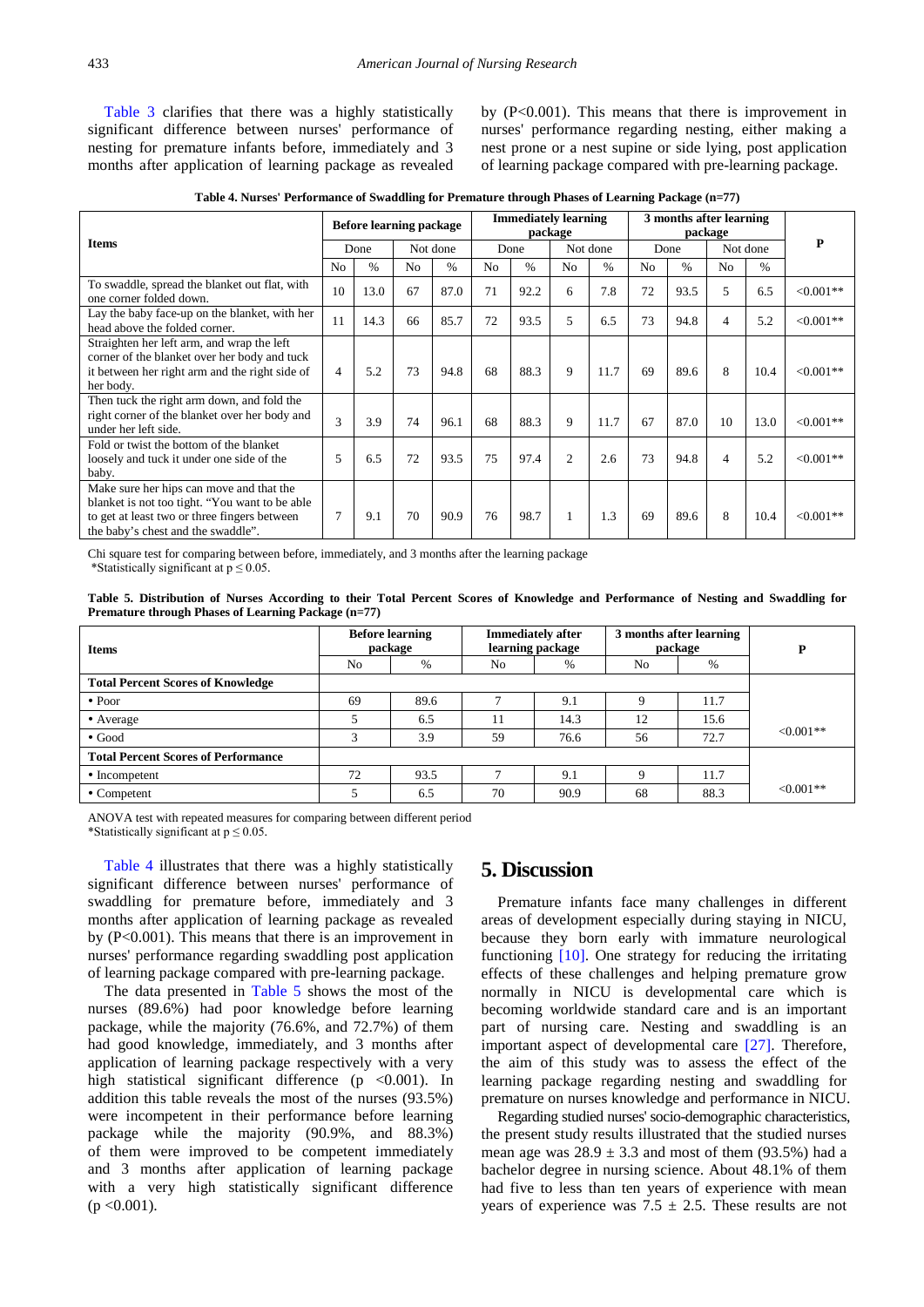similar to other studies as illustrated in the following; Mohammed et al, [\[28\]](#page-8-4) who conduct a study to "investigate the effect of preterm neonates' developmental supportive care program on nurses' performance" and found that, the mean age of nurses was  $37.52 \pm 8.01$  and more than two-thirds of them (72%) had Technical Nursing School certificate, while (40%) of the nurses had 15 to less than 20 years of experience. Additionally, Abd El- Aziz, et al [\[29\]](#page-8-5) who "design and implement an educational program to improving nurses' performance towards non-pharmacological pain management among neonates in neonatal intensive care unit" found that more than two fifths of the studied nurse's age was between 30 years old or more with mean age of  $30.6 \pm 2.7$ , and more than twofifths of them had equal to or more than 10 years of experience working as a neonatal nurse. Furthermore, Costa et al, [\[30\]](#page-8-6) who found that the age of the neonatal nurses varied from 21 to 52 years with an average of 30.8 years. This may explain the relationship between knowledge of the participant nurses and their experiences. This is not in line with Hassan and Nasr [\[31\]](#page-8-7) whose results revealed that the years of experience hadn't an influence on their knowledge.

In relation to the level of education, most of the studied nurses (93.5%) had a bachelor degree in nursing science. This finding agreed with Abd El- Aziz et al, [\[29\]](#page-8-5) who found that more than half of the nurses had a bachelor degree in nursing science. Moreover, it is also with the same line with Mehrnoush, et al [\[32\],](#page-8-8) they found that the majority of the participating nurses had a bachelors' degree of nursing. From the researchers' point of view, that the higher degree of nursing qualification always selected to work with the most vulnerable population like high-risk neonates. Also, the nurses who work in NICUs are better to be highly qualified and graduated from a college or university education.

As regards nurses' attainment of previous training courses, the majority of them (83.1%) did not attend any training courses regarding nesting and swaddling for premature infants. This finding is consistent with Mohammed et al [\[28\]](#page-8-4) who found that all nurses (100%) did not attend any program or courses regarding developmentally supportive care of preterm neonates. In addition, the result of the current study is consistent with the findings of El-Sayed et al [\[33\]](#page-8-9) who stated that, the most of nurses did not attend in-service training program before related to neonatal care at the NICU. The researchers justified these findings by lack of in-service education, continuous training and staff development in the study settings. In addition, data limited by developing countries suggest that nurses lack training regarding developmental care and its five domains including nesting and swaddling. Moreover, in the absence of formal training in nesting and swaddling, the knowledge and sensitivity of individual nurses towards those approaches become even more important factors.

Concerning the obstacles for performing nesting and swaddling for premature as reported by the nurses, the findings of this study showed that about two-thirds of nurses (63.6%) stated that lack of knowledge about the benefits of nesting and swaddling for premature is an obstacle for providing it. Moreover, 35.1% of them mentioned that shortage of staff and heavy workloads followed by 32.5% added disagreement between health team members are obstacles in providing nesting and swaddling for premature. While the minority (7.4%) of them reported that nesting and swaddling measures are efforts without reward. These results are in harmony with Spilker et al  $\left[26\right]$  who found that the studied nurses reported several barriers to apply developmental positioning for infants in NICU.

The present study findings revealed that a small percentage of the nurses perform appropriate positioning and nesting before learning package as illustrated in [Table 3.](#page-4-0) This could be explained by the lack of required hospital supplies and lack of knowledge regarding the performance of nesting and appropriate positioning. Meanwhile, the highest percentage of nurses performed appropriate positioning and nesting immediately and three months after learning package application. This finding may be due to nurses become more aware of different nesting methods and NICU equipped by multiple nests with different sizes. This finding is supported by Hunter et al [\[34\]](#page-8-11) who reported that the nurses' training is an effective method to apply developmental positioning care at NICU by making a "nest" with soft boundaries, as well as a padded foot-roll for foot-bracing. Also, Zarem el al, [\[35\]](#page-8-12) who concluded that, that nest is easy technique with little effort for the nurse but it provides effective developmentally supportive care positioning.

Nesting is a common developmental skill used by the nurses in NICU for premature infants. Because it maintains comfortable position, maintain normal vital signs, and facilitates extremities movement for promoting normal neuromuscular and skeletal joint function [\[25\].](#page-8-13) As regards making a nest supine or side lying supporting position of preterm neonates, the finding of the present study revealed that significant changes were noted in nurses' performance concerning making a nest supine or side lying supporting position as shown in [Table 3.](#page-4-0) This finding is in harmony with Betts, et al, [\[36\]](#page-8-14) who emphasized that the proper supportive side lying position by supporting the back and head in midline and bending the legs at the hips should be supported to prevent hyper-extension of the legs.

Developmental supported prone position must be well maintained because it improves sleep quality, preserves energy and facilitates weight gain [\[37\].](#page-8-15) The present study showed a statistical significant difference in nurse's performance regarding making a nest prone [\(Table 3\)](#page-4-0) for keeping the spine straight, not curved to the right or left, and the back rounded. These findings could be interpreted by that nurses recognized the importance of proper prone position to support neuromuscular development, promote proper joint alignment and symmetry and promotes self-soothing and behavioral. In this context, Lucas, [\[38\]](#page-8-16) mentioned that continuous applying the correct prone position, improve muscle tone development until 36 weeks and prevents postural deformities and helps motor development.

Regarding nurses' performance of swaddling for premature, the current study findings indicated that significant changes were noted in nurses' performance regarding swaddling after learning package application as shown in [Table 4.](#page-5-0) This finding is in the line with Altimier et al [\[39\]](#page-8-17) who emphasized that, provision of developmental care is important for neonate in NICU,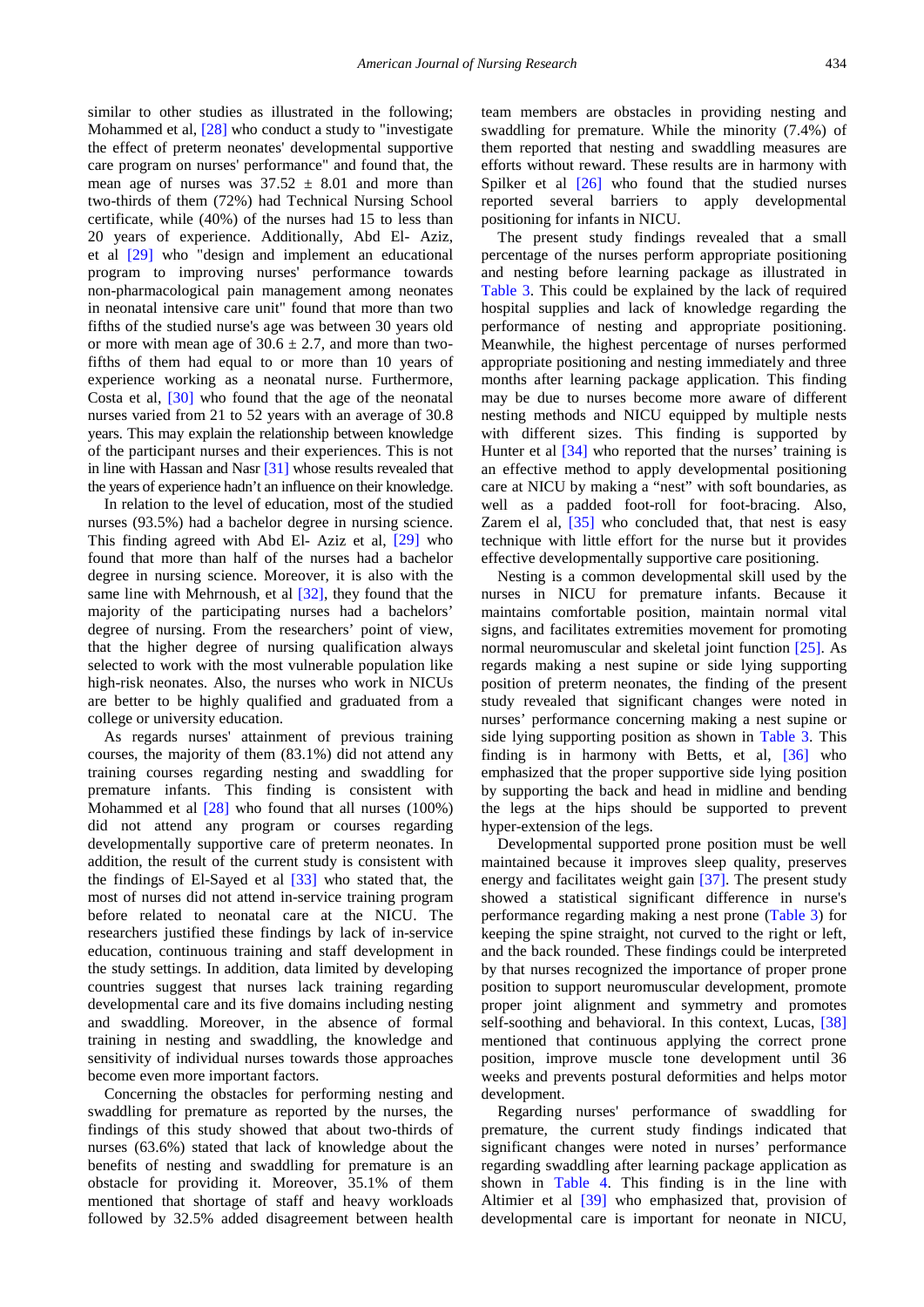because it used to decrease stress and pain through applying proper positioning and swaddling during caring for premature infants. Moreover, these measures will continue to move forward if considered from decision makers for professional education and practice.

Regarding total percent scores of knowledge and performance of nesting and swaddling for premature through phases of learning package, [Table 5](#page-5-1) indicated that the most of the nurses had poor total knowledge and performance' scores before application of learning package compared with immediate and 3 months after application of learning package with a very high statistical significant difference. The progress of knowledge's score may be attributed to wide varieties of educational methods used by the researchers  $[3,40,41]$ . This is in accordance with Edgar Dale's or the NTL's Pyramid of Learning as cited by many authors as the pyramid illustrated that individuals can retain 50.0% of what he demonstrates (see and hear), 30.0% of what he watches (video and image), 20.0% of what he hear, and 10.0% of what he read [\[31,41,42,43\].](#page-8-7) In the same line, the National Training Laboratories Institute has found that ones can retain 30.0% of what he learned by demonstration and 75.0% by Practice by doing [\[44\].](#page-8-18) These findings are consistent with Chen, et al, [\[5\]](#page-7-3) who reported that, improved nurses' cognition about premature infant nesting and positioning from 58.3% to 92.3% after application of the training program. Also the rate of correct technique uses increase from 63.3% to 91.4%. Moreover, it is also in the same line with Spilker et al  $[26]$  who stated that, improving the developmental positioning proficiency of NICU nurses through applying a standardized infant positioning assessment tool and suitable strategies for education and training. Also, the results of the present study are in accordance with the findings of very recent study done by Masri et al [\[45\]](#page-8-19) they confirmed that the mean knowledge assessment test score of nurses in the NICU who participated in this study improved significantly (p < .0001) after implementation of the learning package.

The present study findings revealed that the nurse majority had incompetent score regarding nesting and swaddling before the application of learning package, while this score of performance was highly improved immediately and three months after application of learning package with a highly statistical significant difference as shown in [Table 5.](#page-5-1) The findings of present study are supported by Altimier et al [\[39\]](#page-8-17) who reported that the Wee Care program improves staff satisfaction and engagement in care and promotes neonatal care and practices. It should be commonly applied in NICU to improve premature infants care. In addition, these findings could be interpreted by provision of nurses with supplies that facilitate their performance of nesting and swaddling as rolled sheets, nests and towel. Furthermore, this could be attributed to the impact of learning package application and keeping a booklet in the NICU which reminds nurses for appropriate positioning.

## **6. Conclusions**

Based on the study hypotheses, the study concluded that there was an improvement in the nurses' knowledge and performance after implementing learning package related to nesting and swaddling for premature infants in the NICU.

## **7. Recommendations**

*Based on the previous findings, the following recommendations are suggested*:

Neonatal nurses must be provided with the best evidences regarding the importance of applying nesting and swaddling technique for neonates in the NICUs as standard of developmentally supportive care.

Establish a written policy that regulates the use of nesting appropriate positioning through nesting and swaddling at NICU as a routine clinical practice.

Nursing curriculum should be equipped with the recent advances in neonatal care and students should also be trained to provide developmental care in an NICU setting.

Nursing educators and administrators at both unit and hospital levels should provide and recommend educational programs and supports in order to promote nurses' knowledge and attitudes, and consequently facilitate nurses' practice regarding nesting and swaddling.

## **References**

- <span id="page-7-0"></span>[1] Heron, M., Sutton, P., Xu, J., Ventura, S., Strobino, D. & Guyer, B. (2010). Annual Summary of Vital Statistics: 2007. Pediatrics; 125: 4-15.
- <span id="page-7-1"></span>[2] Blencowe, H. et al. (2012). National, regional, and worldwide estimates of preterm birth rates in the year 2010 with time trends since 1990 for selected countries: a systematic analysis and implications. Lancet, 379: 2162-2172.
- <span id="page-7-10"></span>[3] Abd-Allah N., Nasr E., Hassan H. (2017). Impact of a Breast Feeding Educational Program for Mothers Having Pre-Term Infants in General Hospitals in Port Said. International Journal of Novel Research in Healthcare and Nursing, 4, (3): 215-225.
- <span id="page-7-2"></span>[4] World Health Organization (WHO). Preterm birth. (November 2015): Retrieved at:

http://www.who.int/mediacentre/factsheets/fs363/e n/.

- <span id="page-7-3"></span>[5] Besser, L., Sabag-Shaviv, L., Yitshak-Sade, M., Mastrolia, S.A., Landau, D., Beer-Weisel, R. et al. (2018).Medically indicated late preterm delivery and its impact on perinatal morbidity and mortality: a retrospective population-based cohort study. J Matern Fetal Neonatal Med; 1:1-10.
- [6] Lipner, H.S. & Huron, R.F. (2018). Developmental and interprofessional care of the preterm infant: Neonatal intensive care unit through high-risk infant follow-up. Pediatr Clin North Am; 65(1):135-41.
- <span id="page-7-4"></span>[7] Haumont, D. (2014). NIDCAP and developmental care. Journal of Pediatric and Neonatal Individualized Medicine; 3(2):e030240.
- <span id="page-7-5"></span>[8] Network Lead Nurse. (2017). Wales Neonatal Network Guideline: Supportive Positioning Guideline. No. 5: 1-12.
- <span id="page-7-6"></span>[9] Poulose, R., Babu, M., ShardaRastogi, S. (2015). Effect of Nesting on Posture Discomfort and Physiological Parameters of Low Birth Weight Infants. IOSR Journal of Nursing and Health Science (IOSR-JNHS) e-ISSN: 2320–1959.p- ISSN: 2320–1940. 4, (1) (Jan.- Feb.), PP 46-50 www.iosrjournals.org.
- <span id="page-7-7"></span>[10] Mony, K., Selvam,V., Diwakar.,K.& Raghavan,V. (2018).Effect of nesting on sleep pattern among preterm infants admitted in NICU. Biomedical Research; 29 (10): 1994-1997
- <span id="page-7-8"></span>[11] Waitzman, A. (2014). The importance of positioning the nearterm infant for sleep, play and development. Newborn and Infant Nursing Reviews 7: 76-81.
- <span id="page-7-9"></span>[12] Kihara H & Nakamura T (2013. Nested and swaddled positioning support in the prone position facilitates sleep and heart rate